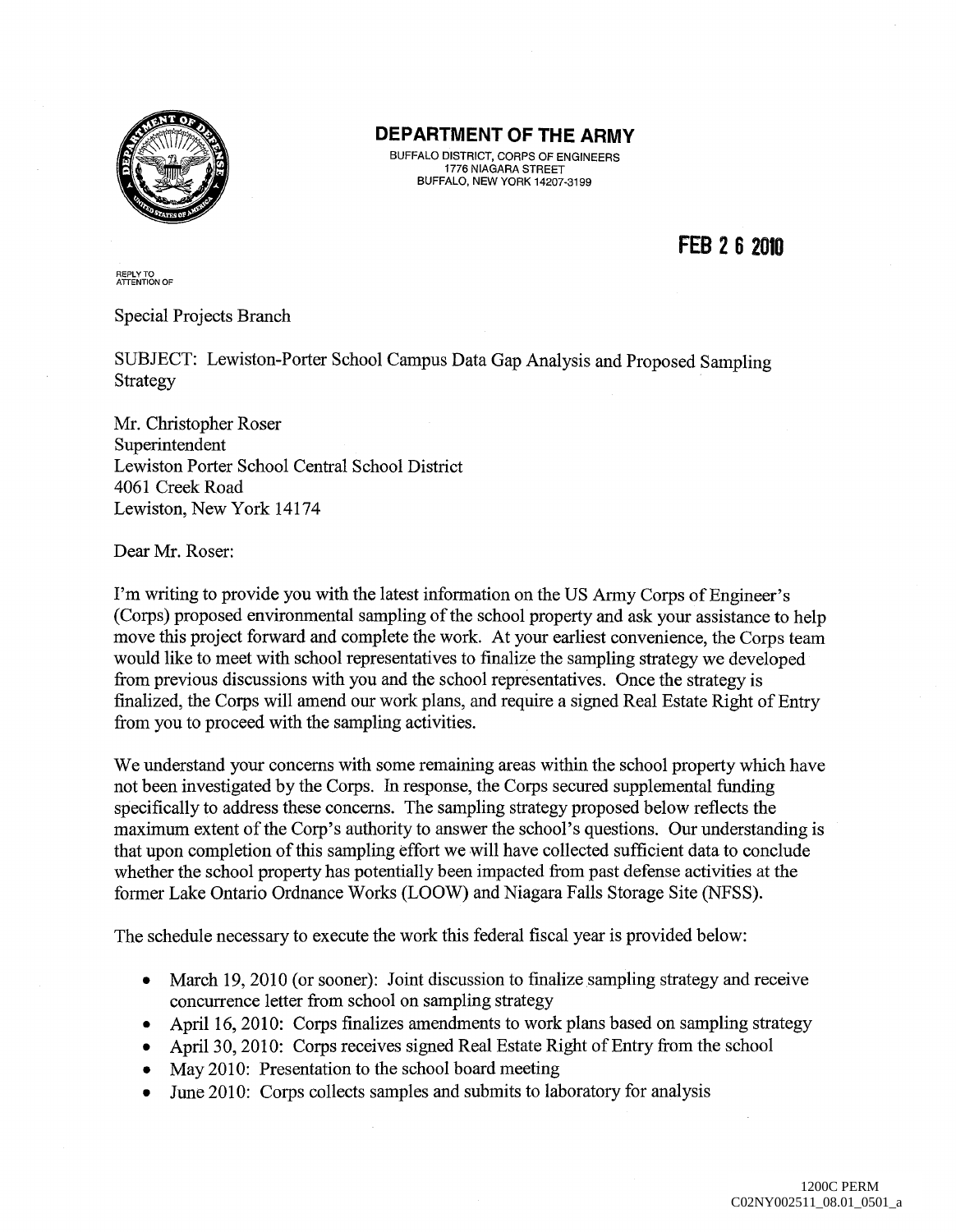OFFICE: Special Projects Branch -2-

SUBJECT: Lewiston Porter Central School District Sampling Strategy

• September 2010: Corps completes its analysis and submits a technical report of findings

During the August 27, 2009 partnering meeting with the Corps and representatives of the school district, Dr. Gardella presented on concerns regarding data gaps in the previous sampling and analyses conducted on the school property. As a result, the Corps performed a data gap analysis and developed a proposed sampling strategy to address concerns regarding any potential impacts from the Department of Defense (DoD), Manhattan Engineering District (MED), and Atomic Energy Commission (AEC) on the Lewiston-Porter School property, located within the footprint of the former 7,500-acre LOOW. This strategy is presented below.

## **1. Soil disturbances identified in 1944 aerial photos (appearing during time of DoD ownership of the property).**

**Proposed Sampling:** The Corps proposes to investigate the mounded material, trenches, and pits located on the undeveloped portion of the school property as identified within the 1944 aerial photograph included with the *Niagara Falls Storage Site Historical Photographical Analysis, Lewiston Township, New York, US Army Geospatial Center, September 2009.* The document can be found on the web at: *http://¥vww. lrb. us ace. army. millfusrapln{Sslindex. htm#Documents.* 

Under the Defense Environmental Restoration Program - Formerly Used Defense Site (DERP-FUDS) authority, the Corps will perform the following activities:

- Attempt to locate and visually inspect the anomalies;
- Perform at least one soil boring at each anomaly location using hand augers;
- Perform visual inspection and volatile organic chemical scanning of the soil samples using field instrumentation;
- From each anomaly location, obtain at least one surface (0-6 inches below ground surface (bgs)) and at least one subsurface soil sample (depth dependent on highest field instrumentation reading) from each anomaly; and
- Submit each sample for chemical laboratory analysis.

Since it is assumed that these mounds have not been impacted by non-DoD entities, the Corps will analyze for a "full suite" of chemical parameters including volatile organic compounds (VOCs), semi-volatile organic compounds (SVOCs), metals, explosives, and polychlorinated biphenyls (PCBs). The enclosed figure shows the locations of the anomalies the Corps will investigate in red.

Radiological scanning, using field instrumentation, will be performed during all the activities mentioned above for the safety of the workers. If a soil sample has an elevated radiological field scan (16,000 counts per minute - which is approximately two times the naturally occurring background value conservatively used for health and safety screening) the sample will also be submitted for radiological laboratory analysis. The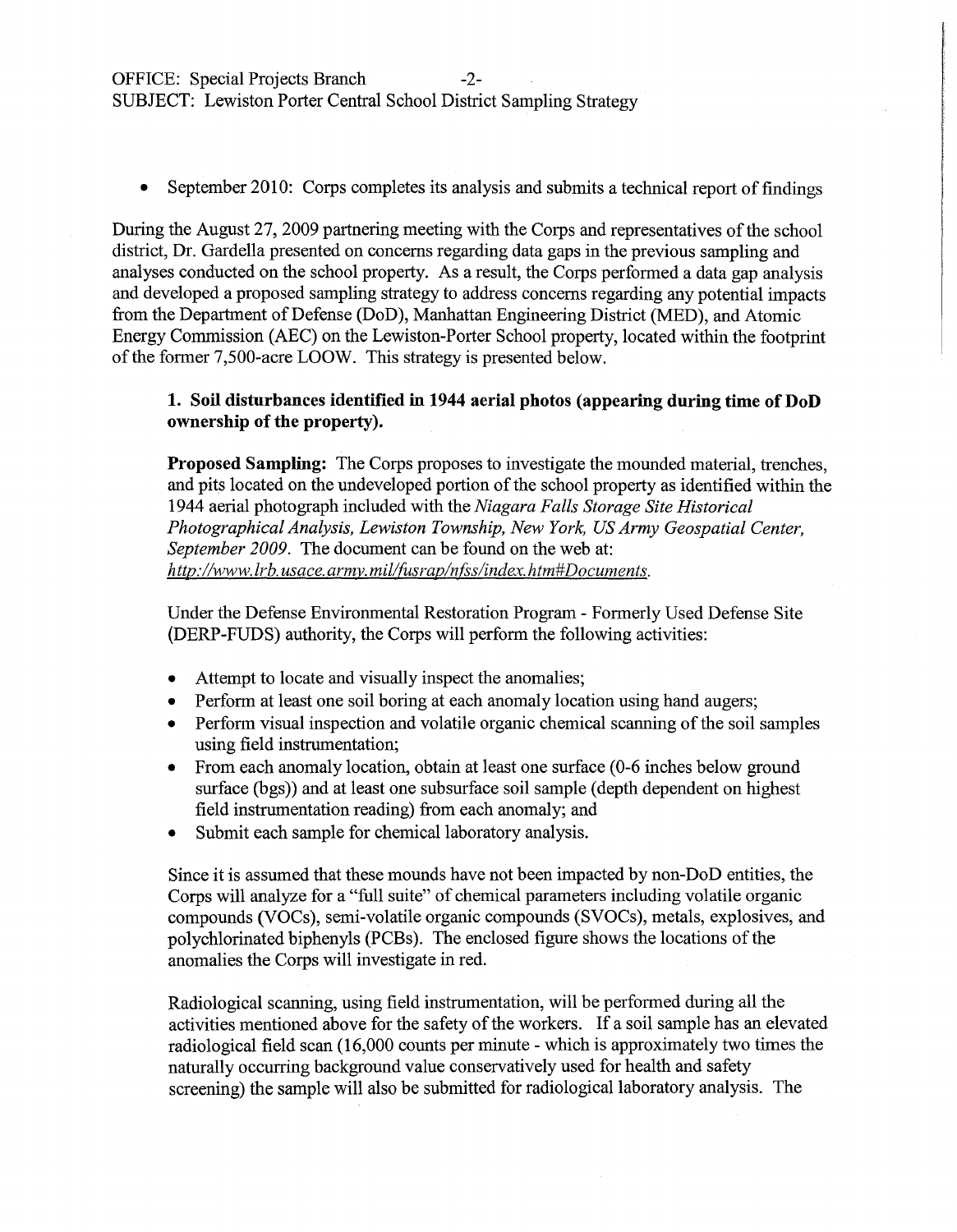radiological parameters include gross alpha, gross beta, gamma emitters, plutonium, radiological parameters include gross alpha, gross beta, gamma<br>thorium, uranium, and radium.

**Note:** This assessment includes a soil mound located on the developed portion of the Lewiston-Porter School property identified as having elevated radiological scans during the background gamma walkover survey and documented in the *Final Gamma Walkover Survey Report, Lewiston-Porter School Property, Youngl*<sup>1</sup> *town, New York, U.S. Army Corps of Engineers Buffalo District, February 6, 2002.* 

# **2. The Southwest Drainage Ditch (SWDD) which extends from the south east portion of the school property to the northeast, flows horth into Four Mile Creek,**  and intersects the 30-inch outfall pipeline from the LOOW site.

**Past Sampling:** During the DERP-FUDS Phase III Remedial Investigation (RI), a surface water and sediment sample was collected from the SWDD at the point where the 30-inch outfall line traverses the ditch. The sample was analyzed for DoD marker compounds (boron, lithium, and explosives) since non-D<sub>o</sub>D activities may or may not have impacted the SWDD. No explosives were detected in either sample. Boron and lithium were reported in both media in concentrations below screening criteria. Under FUSRAP authority, split samples were collected from the Phase III RI SWDD sample and analyzed for radium, thorium, and uranium. The radiological results were comparable to naturally occurring background levels.

**Proposed Sampling:** The Corps proposes to expand the investigation of the SWDD that is located on the school property. Under DERP-FUDS authority, the Corps will collect surface water, sediment, and subsurface soil (depth dependent on screening measurements) samples from six locations within the SWDD as sh surface water, sediment, and subsurface soil (depth dependent on screening measurements) samples from six locations within the SWDD as shown in blue on the

Typically under DERP-FUDS, the samples would be analyzed for only DoD marker compounds including boron, lithium, and explosives, because non-DoD activities may or may not have impacted the SWDD. Since the SWDD is accessible to students, a sensitive population, and the cost for additional analyses is minimal relative to the mobilization, the Corps proposes to analyze these samples for a "full suite" of chemical parameters including VOCs, SVOCs, metals, explosives, and PCBs to enhance the value of information available to the Lewiston-Porter Schools regarding potential impacts to the ditch.

Under FUSRAP authority, split samples of the surface water, sediment, and subsurface soil samples will be submitted to a laboratory for analysis of the following radiological parameters: plutonium, thorium, uranium, radium, strontium, and gamma emitters.

3. The portion of the 30-inch outfall pipeline from the LOOW site that extends west from the Southwest Drainage Ditch (SWDD) through the school property.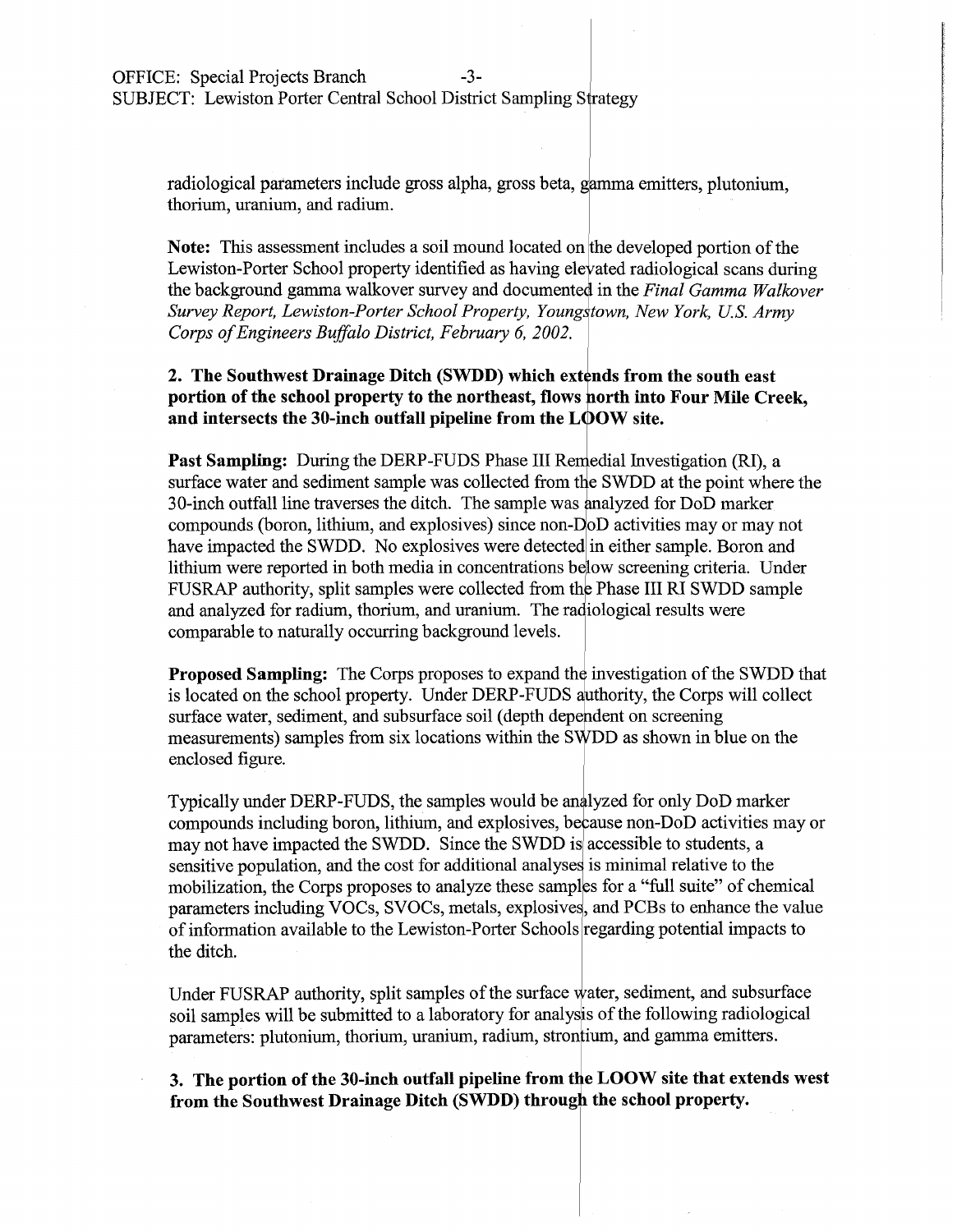**Past Sampling:** During the DERP-FUDS Phase I RI, four subsurface soil samples were collected from below the 30-inch outfall line that extends through the Lewiston-Porter School property. Two of these samples were collected west of the SWDD. The four samples were field screened for trinitrotoluene (TNT) and two of them were submitted to a laboratory for analysis of DoD marker compounds (boron, lithium, and explosives). The two samples that were analyzed at the laboratory were collected from a depth of 8 feet bgs. TNT was not detected in the field screening samples, and explosives were not detected in either of the samples analyzed at the laboratory. Boron and lithium were detected in the two samples analyzed at the laboratory, although the concentrations found were below screening criteria.

During the Phase III RI, a number of samples were collected from the portion of the 30 inch outfall line that traverses the Lewiston-Porter School property. The portion of the 30-inch outfall line that is located on the Lewiston-Porter School property and west of the SWDD was excluded from further investigation since non-DoD activities may or may not have caused impacts to this portion of the line and surrounding media.

Under DERP-FUDS authority, a Human Health Risk Assessment (HHRA) of selected sites in the former LOOW was completed in 2008. This HHRA evaluated the underground utilities as Exposure Unit 10, and addressed the potential for risks to current and future residents (adults and children) and construction workers from exposure to the 30-inch outfall on the parcels along the outfall, including the school property. The risk assessment evaluated the 30-inch outfall line as a whole, so the results of the risk assessment are based on all available data for the line, not just the data from the Lewiston-Porter School property. The HHRA evaluated the potential for risks from exposure to all media investigated during the Phase III RI: sediment, surface water, sludge, wastewater, and subsurface soil. The HHRA found that there were no exceedances of the carcinogenic or noncarcinogenic risk thresholds for any of the receptors; that is, the assessment found that the potential for risks were within acceptable limits.

Additionally during the Phase III RI, split samples were taken from samples collected along the 30-inch outfall line and from the SWDD beneath the 30-inch outfall line, and were analyzed for radiological parameters under FUSRAP authority. The results were comparable to background.

**Proposed Sampling:** Therefore, the Corps proposes no further investigation of the 30 inch outfall line as it is not warranted based upon the lack of impacts and risks in the pipeline segment upgradient from the SWDD and the fact that the pipeline segment downgradient from the SWDD is actively used by non-DoD entities.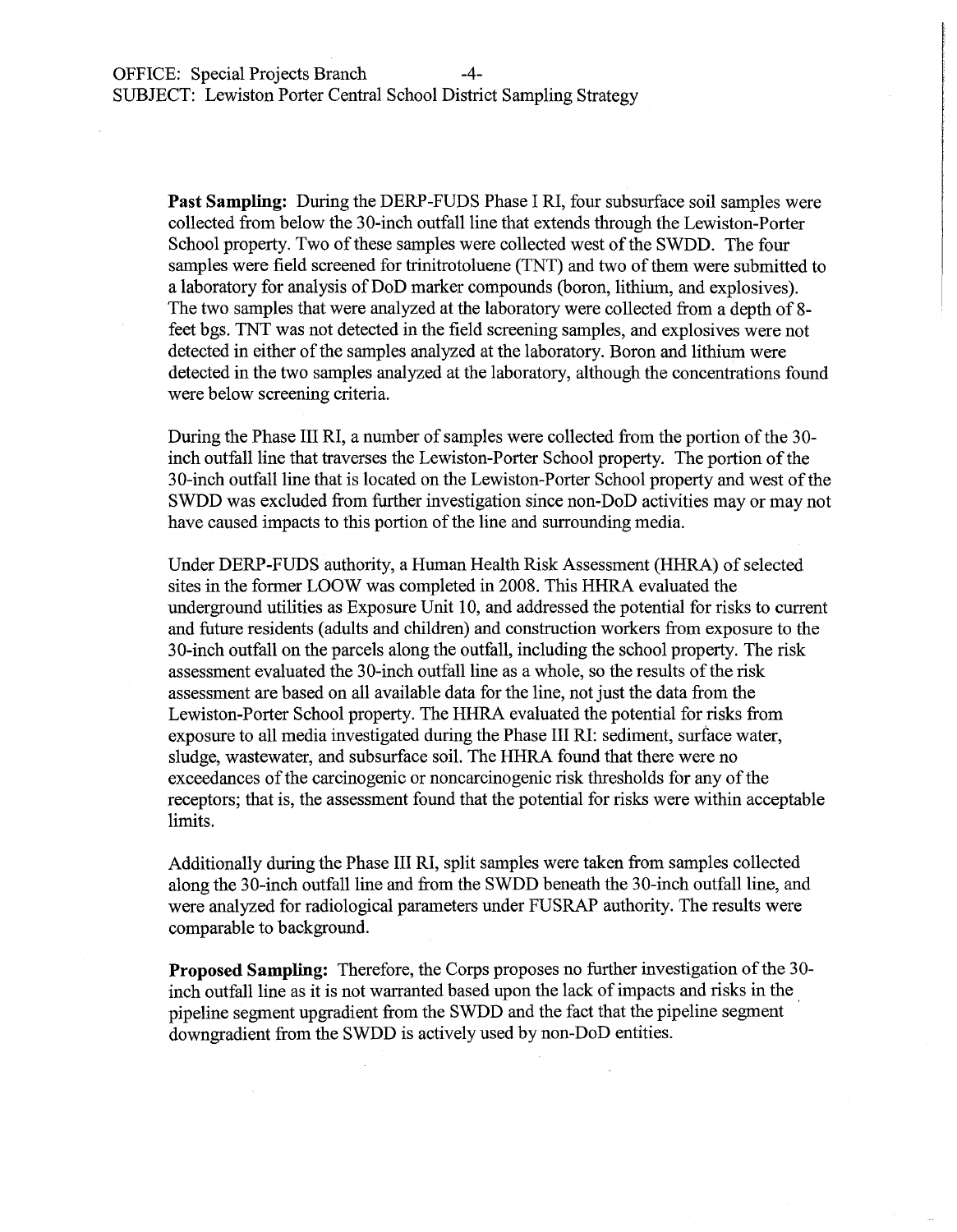## **4. Enhanced chemical air monitoring on the school property and increased communication on the purpose of current radiological air monitoring at Lewiston-Porter School campus.**

**Past & Current Sampling:** Under FUSRAP authority, the Lewiston-Porter School property is currently utilized as one of three background locations for the Niagara Falls Storage Site (NFSS) Environmental Surveillance Program due to its location predominantly upwind of NFSS and lack of documented.MED/AEC activity. Activated charcoal canisters are deployed once a year for the measurement of background radon flux at the Lewiston-Porter School Property to which we compare the NFSS radon flux measurements. This event coincides with the radon flux measurements at the NFSS Interim Waste Containment Structure (IWCS). Additional background information is collected by an Alpha-Trac® radon monitor and an optically stimulated luminescence (OSL) badge, for beta and gamma radiation monitoring. These devices are located on the Lewiston-Porter School property year round and exchanged/measured twice per year to compare to the similar measurements made at NFSS.

Currently, no air monitoring is performed by the Corps for chemical constituents at the school property as the Corps has no authority under FUSRAP or DERP-FUDS to do this type of sampling. However, when the Corps performs significant intrusive or demolition activities, air monitoring programs are developed and implemented to ensure that our workers, as well as the surrounding property owners and the general public are protected from any air emissions that may occur from the Corps remedial activities at LOOW and/or NFSS.

**Proposed Sampling:** The Corps plans to perform chemical air monitoring of the worker breathing zone while conducting the sampling work on Lewiston-Porter School property. The Corps plans to continue its radiological background monitoring described above. However, beyond these activities no additional air monitoring on the Lewiston-Porter School property is warranted or authorized for Corps action.

#### **5. Eastern portion of campus where a future bus garage and access road will be located and other areas accessible to the general public.**

**Past Sampling:** Under FUSRAP authority, the Corps performed gamma walkover studies on the US Army National Guard Weekend Training Site (north of Balmer Road) in addition to Lewiston-Porter School property to collect background radiation level data to which we compared gamma walkover results collected on NFSS. The Lewiston-Porter School property was selected for a background investigation due to its location upwind ofNFSS and lack of documented MED/AEC activity. The walkover was completed on all accessible portions of the Lewiston-Porter School property. Some spot measurements were obtained, outside the fully accessible areas.